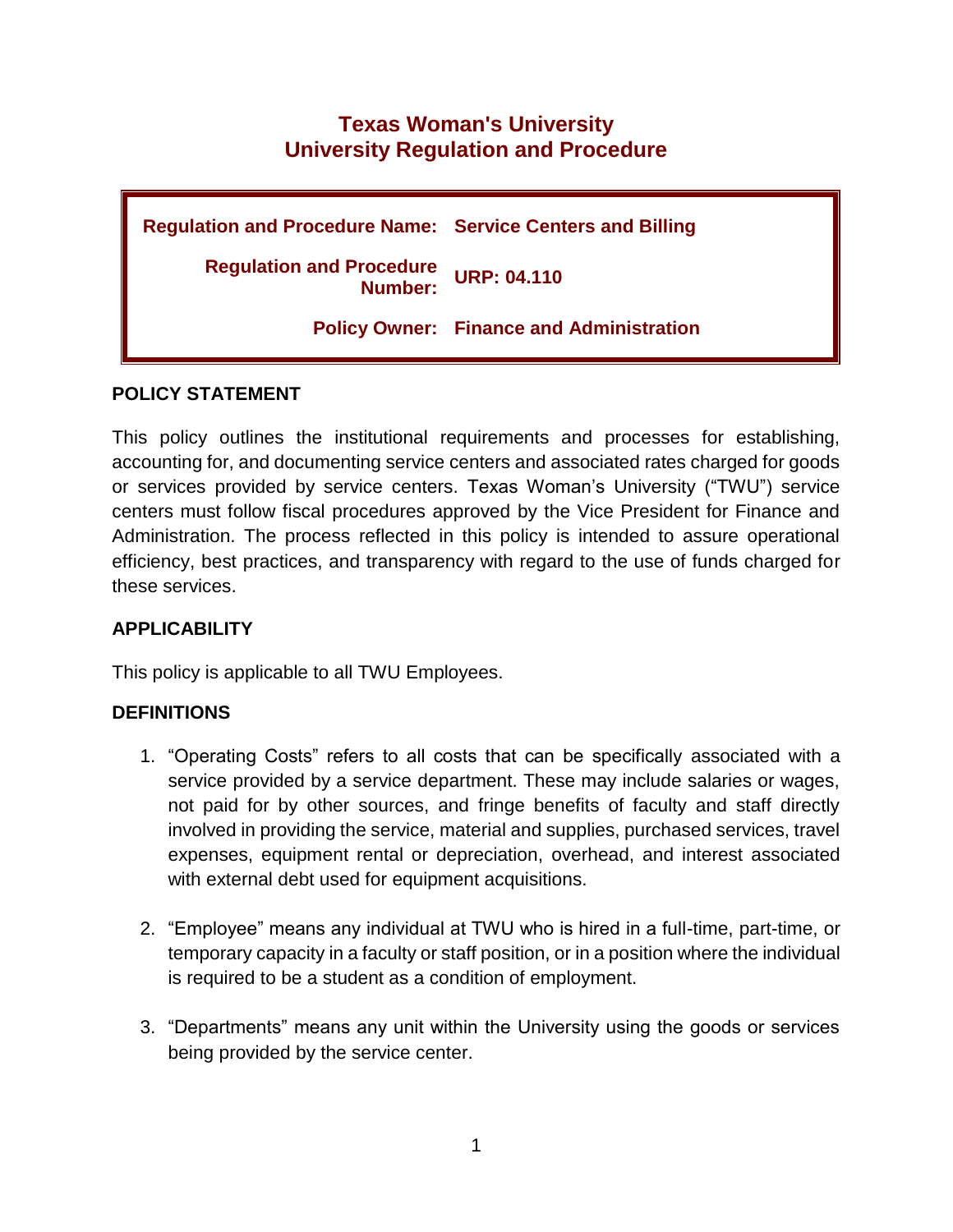4. "Service Center" means a department or unit of the University that provides services to users who are primarily within the campus community (i.e., internal users) for which it recovers some or all of the direct operating costs, including overhead. A service center should serve a large segment of the University community.

#### **REGULATION AND PROCEDURE**

I. TWU Service Centers

TWU service centers are organizational units which provide specific goods or services, or a group of goods or services, to users principally within the University's community. A service center is an ongoing activity and not a onetime distribution of expense.

- II. Operating Cost Recovery
	- A. A service center recovers the cost of its operations through charges to its users. Rates charged by a service center should reflect all operating costs, including wages, benefits, cost of materials and supplies, cost of physical facilities, depreciation, training, overhead, and a share of general and administrative expenses.
	- B. While service centers may be subsidized in their operations by authorized University allocations, service centers may not make a profit or generate a surplus balance long term. Service centers must break-even over time (not including reserve allotments) and comply with federal and state laws and regulations, including but not limited to Federal Uniform Guidance and cost accounting standards.
	- C. The rates charged by a service center must be reviewed annually and adjusted as appropriate by the Vice President for Finance and Administration ("VPFA"). If applicable, surplus balances will be considered upon review of rates charged by a service center.

#### III. Billing Rates for Departments

To set accurate billing rates for operating costs, service centers must be able to separately identify the revenue and expenses related to the services being provided. A single service center that performs a wide variety of services must establish separate funds and billing rates for each service. This will ensure that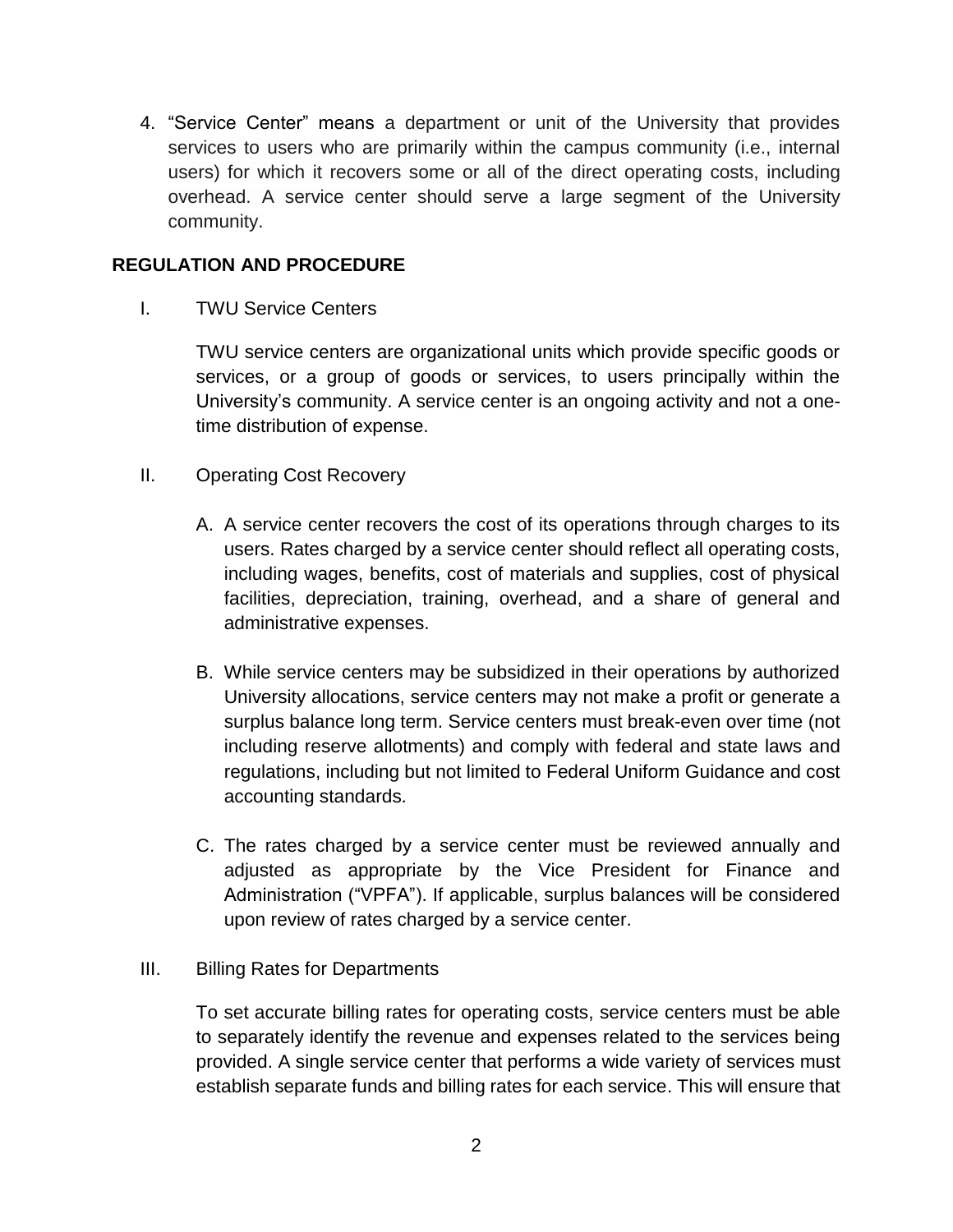departments are charged the appropriate amount for services performed by service centers.

IV. Cost Allocation

Where separate billing rates are used for different goods or services provided by a service center, the costs related to each good or service must be separately identified through a cost allocation process. Cost allocations will also be necessary where a cost partially relates to the goods or services provided by the service center and partially to the activities of the service center's supervising department. Cost allocations should be made on an equitable basis that reflects the relative benefits each activity receives from the cost.

- V. Rate Review
	- A. Approved service center rates should be published on the TWU Knowledge Base, within the section belonging to the service center responsible for posting rates, billing, and records management for each respective service center.
	- B. Rates must be reviewed and adjusted as appropriate on an annual basis.
		- 1. Fund balances, or equity, from the prior year are included in determining new rates as referenced in Section II above.
		- 2. Positive fund balances that represent an approved reserve of working capital are allowable.
		- 3. If all operating costs are not recovered by the billings of the service center in the prior year, the service center department may subsidize the costs with alternative local funding in order to keep rates from spiking too high in the subsequent year. However, because this represents a cost to the university, subsidies are subject to approval by the VPFA.

## **REVIEW**

This policy will remain in effect and published until it is reviewed, updated, or archived. This policy is to be reviewed once every six years. Interim review may be required as a result of updates to federal and state law or regulations, Board of Regents policies, or internal processes or procedures.

## **REFERENCES**